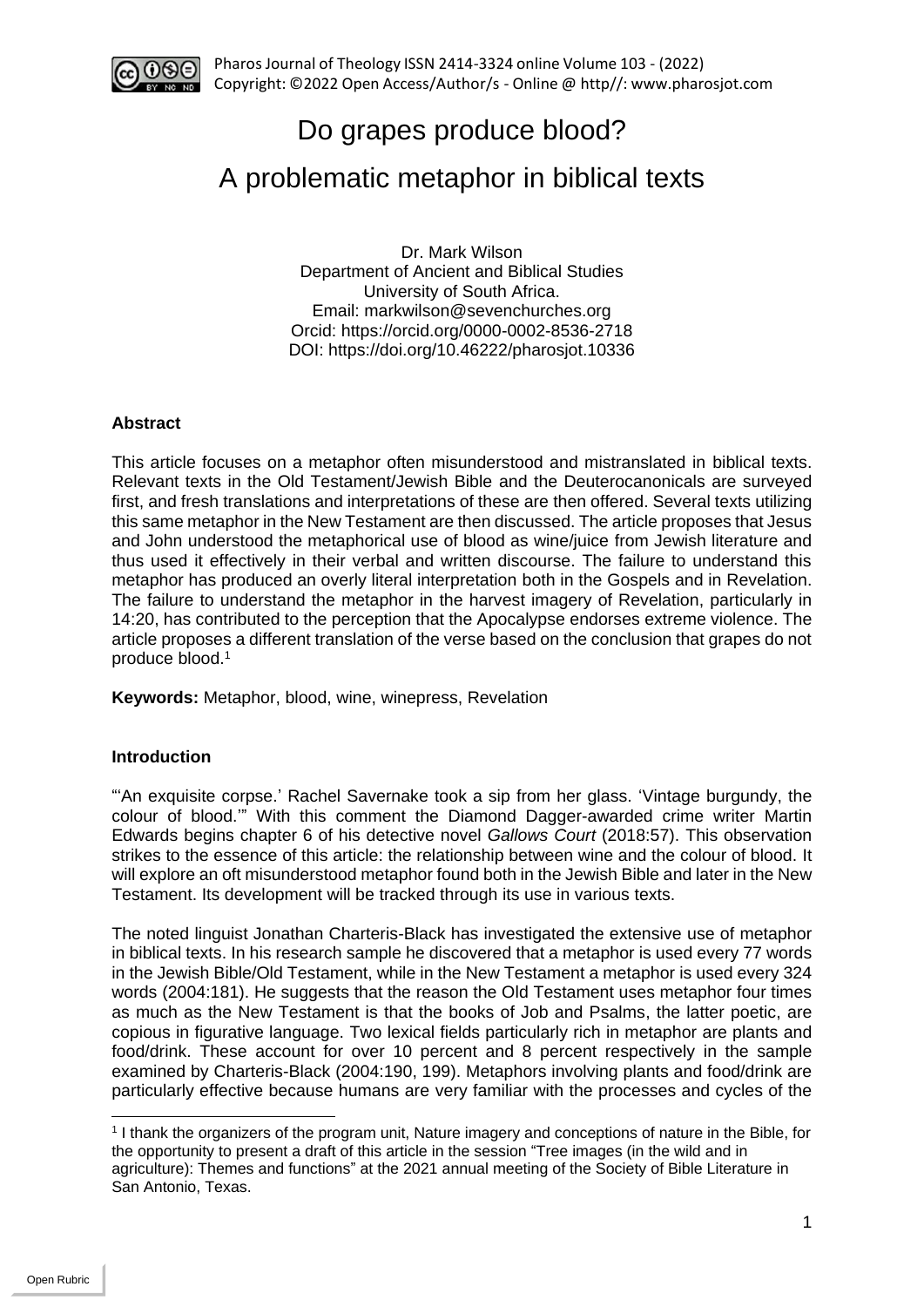

natural world. Charteris-Black (2004:176) highlights a very important point with implications for our discussion of metaphor in biblical texts: "Metaphor does not exist independently in words but is an aspect of the interpretation of their use in specific contexts."

#### **"Blood" in the Jewish Bible/Old Testament**

Brown (1969:146) makes this observation regarding the classical and Near Eastern literatures of the Mediterranean region: "Nowhere is there a thicker cluster of shared vocabulary than around the vine." Among biblical texts with such a shared vocabulary, one problematic metaphor concerns grapes and blood and how to translate it. The vivid juxtaposition of the two is first introduced in Genesis 49:11: "he washes his garments in wine and his robe in the blood of grapes" (NRSV). In both the Hebrew text and the LXX synonymous parallelism clearly exists between wine (וְיָ: οἶνος) and the blood of grapes (בַּבִּיעֲבָב; αἵματι σταφυλῆς). Sasson (1994:401) notes that "poets compared the wine they knew only with objects that are of dark hue: (royal) garment or purplish dyes in Gen 49:11–12; human blood in Isa 63:1–6." Walsh and Zorn (1998:155) observe, "In Gen 49.11 a colour approximating that of blood stains Judah as he washes his garment in *dam 'anavim*, 'the blood of grapes'." Blood becomes a metaphor for the juice of grapes because of its dark-red colour. The lexicon of Brown, Driver & Briggs (1906: s.v.) ambiguously mentions that here it is "fig. of wine," while the lexicon of Holladay (1971: s.v.) states regarding this verse that it is "metaph. blood of grapes". The Lust, Eynikel, and Hauspie lexicon of the Septuagint (2008: s.v.) describes it as "anything like blood, wine."

This text has been interpreted to be an exaggerated image describing how Judah will so abound in wine that its people will wash their garments in it rather than water. Sherman (2021), however, writes: "More likely, it carries a sense similar to the modern use of the term 'awash' to refer to being 'full of or abounding in' something. Judah will be awash with wine, such that the flood of it will stain the people's garments red." Sarna (1989:308) offers a third interpretation – wine here refers to dye or that wine was used in dye rather than being a poetic image.

Such figurative language has a background in other Semitic languages. For example, Watson and Wyatt (1999:186) state that in Ugaritic verse "[m]any *metaphorical expressions* are used such as *dm 'șm* 'blood of trees', for grape juice…." And in Akkadian *dam errini* means cedar resin. Nevertheless, Brenner (1988:77) argues that the idiom "blood of the grape" is not necessarily derived because of its red colour: "rather, the wine is seen as the essence in liquid form, the 'life' of the grape, and as such is comparable to the blood." While acknowledging that the colour association does exist, Brenner sees it as "either secondary or at least equal in importance to the 'essence' notion." 2

In their note for translators of Genesis, Reyburn and Fry (1998:1087) suggest: "**Blood of grapes** (authors' emphasis) is a poetic image for wine used in such passages as Deuteronomy 32:14 and Isaiah 63:2–3." They acknowledge that both lines of Gen 49:11 say the same thing in different words and suggest the translation: "Since wine will flow like water, he [you] can wash his [your] clothes in it, wash his [your] finest clothing in the red juice of the grapes." Unfortunately, their suggestion has not been adopted by any English translations, which thereby fail to capture the context of the metaphor here. Even the translation in the *New English translation of the Septuagint* (hereafter NETS) continues to give a literal reading: "He shall wash his robe in wine and his garments in the blood of a bunch of grapes."

Deuteronomy 32:14 records one of the Lord's blessings for Israel: "you drank fine wine from the blood of grapes" (NRSV), again a literal reading of the Hebrew text דם־ענב and the LXX

 $2$  Proverbs 23:31 emphasizes the red color of wine in its admonition. However, the LXX gives a different reading: μὴ μεθύσκεσθε οἴνῳ. This injunction is repeated in Ephesians 5:18 and in *Testament of Judah* 14.1.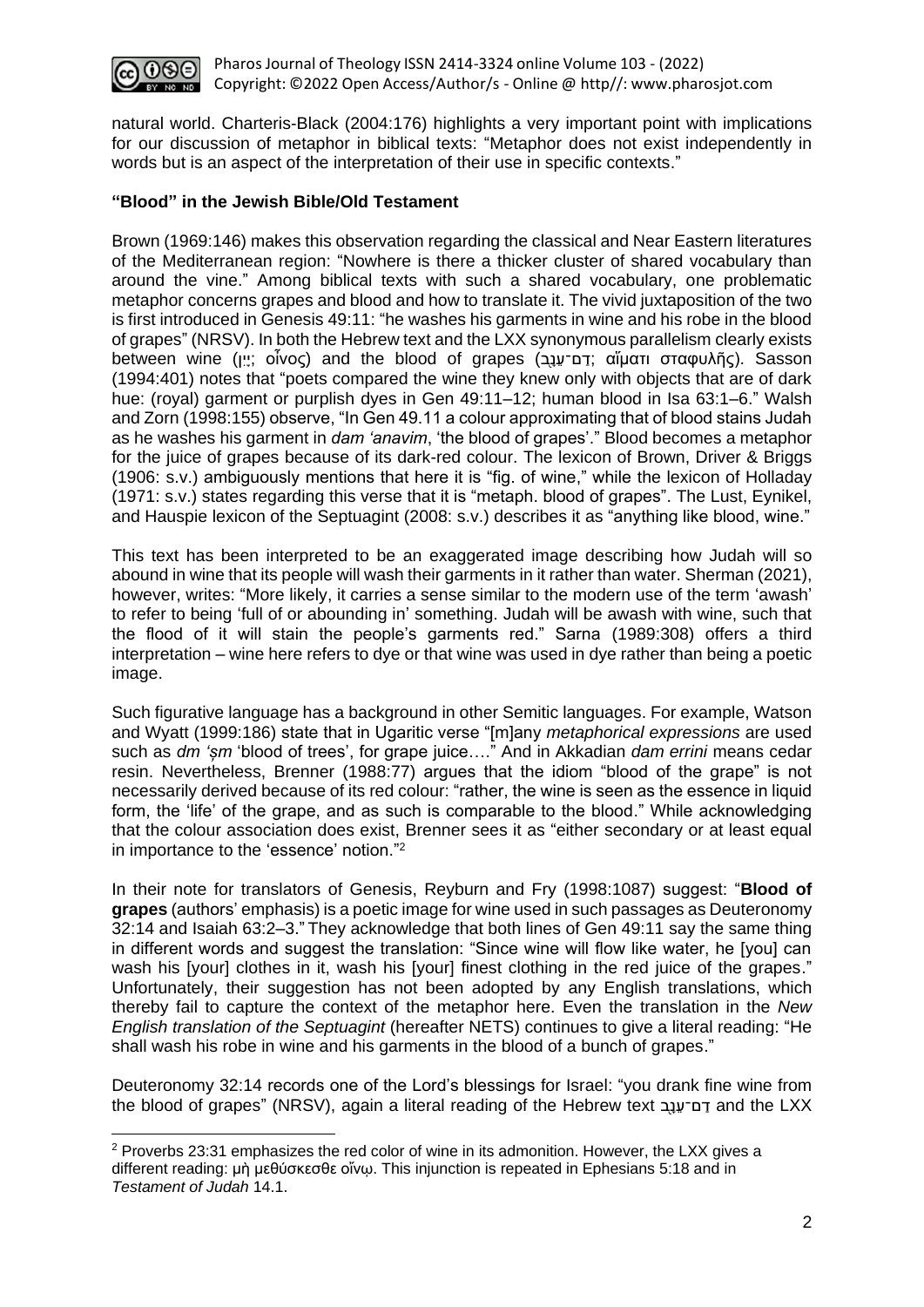

αἷμα σταφυλῆς. Similarly, the NETS translation reads "blood of grapes" rather than translating the metaphor. However, the NLT and NET translations do in fact capture the idiom by translating as "juice of the grapes." Citing this verse, Sasson (1994:401) writes, "The juice from grapes is only recalled through the metaphor 'blood' as in 'blood of the grapes.'" Strangely though, Sasson (1994:416) does not include blood among the metaphors for wine listed in his Table 1.D.

The comparison of trampling grapes in a winepress to God's judgment is found in Isaiah 63:2: "Why are your robes red, and your garments like theirs who tread the wine press?" (NRSV). Walsh and Zorn (1998:155) comment that the splattering and staining that results from treading grapes "indicates both an occupational inconvenience of the vintners and that the wine is dark." Isaiah 63:3 continues, "I have trodden the wine press alone...; I trod them in my anger and trampled them in my wrath; their juice spattered on my garments, and stained all my robes." Here and in verse 6 the NRSV at last translates חַצֵנ as "juice," unlike the NIV, ESV, and NLT which still read "blood" here. <sup>3</sup> Brown, Driver & Briggs (1906: s.v.) suggests a reading "juice of grapes, fig. of blood," while the lexicon of Holladay (1971: s.v.) suggests "juice=blood." Regarding these verses Brenner (1982:68) writes, "The twin thread of 'grape juice' and 'blood" imagery is present throughout the passage." She rightly points out that a mixed metaphor is suggested because God's garments are covered with blood, not grape juice. This prophetic hyperbole, according Ibn Ezra (*Commentary on Isaiah* 63:2), is based on the fact that blood is similar in colour to wine.

The metaphor also appears in several Deuterocanonical texts. Sirach 39:26 describes various necessities of life. Among them are the αἷμα σταφυλῆς. The NRSV and the NETS continue to translate literally without capturing the idiom. As Bullard and Hatton (2008:803) note in their translation handbook, "**Blood of the grape** (authors' emphasis) is a Hebrew idiom for wine." This is among the verses that the Thayer lexicon cites for this observation: "It is used of those things which by their redness resemble blood: αἷμα σταφυλῆς the juice of the grape." The lexicon of Liddell, Scott, and Jones (1968: 38) similarly suggests "anything like blood" and cites Sirach 39:26. Kedar-Kopfstein (1978:239) call the use here "a weak metaphor at a later stage of the language" and hypothesise that "the phrase is based on a magical concept of analogy in early religion…." While juice may have been regarded as the blood of a plant, the phrase seems to have had no magical connotations in Jewish literature.

In a battle narrative found in 1 Maccabees 6:34 the KJV translated αἷμα σταφυλῆς literally as the "blood of grapes." Interestingly, both the NRSV and NETS at last offer an idiomatic translation: "juice of grapes and mulberries" are offered the elephants by the king and his forces to arouse them for battle.<sup>4</sup> Because a literal translation makes no sense here, the translators were forced to translate the metaphor.

A final example is found in Odes 2:14: καὶ αἷμα σταφυλῆς ἔπιον οἶνον. Here "blood of grapes" is in apposition to "wine," suggesting that the author viewed them similarly. Therefore, the preferred translation would be metaphorical: "they drank wine, the juice of grapes."

Walsh (2007:107) notes that since blood is a metonym for grapes in a number of Jewish texts, by extension "blood becomes itself the source of intoxication in prophetic judgment." Of the verses that she cites, Isaiah 49:26 is most relevant: "and they shall be drunk with their own blood as with wine" (NRSV). In both the MT and the LXX the comparison is a simile: *י*ס *יוס* 

<sup>3</sup> Later in verse 6 חַצֵנ is used figuratively for blood. The text of the LXX, slightly different than the MT, is αἷμα in both verses, and the NETS translation reads "blood" in both as well.

<sup>&</sup>lt;sup>4</sup> The Seleucids apparently learned this method of inciting elephants with alcohol from the Indians (Aelian, *On the Characteristics of Animals* 13.8 drawing from Megasthenes, *Indica* Frg. 52). Instead of rice wine, the Seleucids gave the elephants grape and mulberry wine. Ogata (2017:94) writes: "Alcoholic drinks seem to have been given to elephants, either to tame them or to let them fight."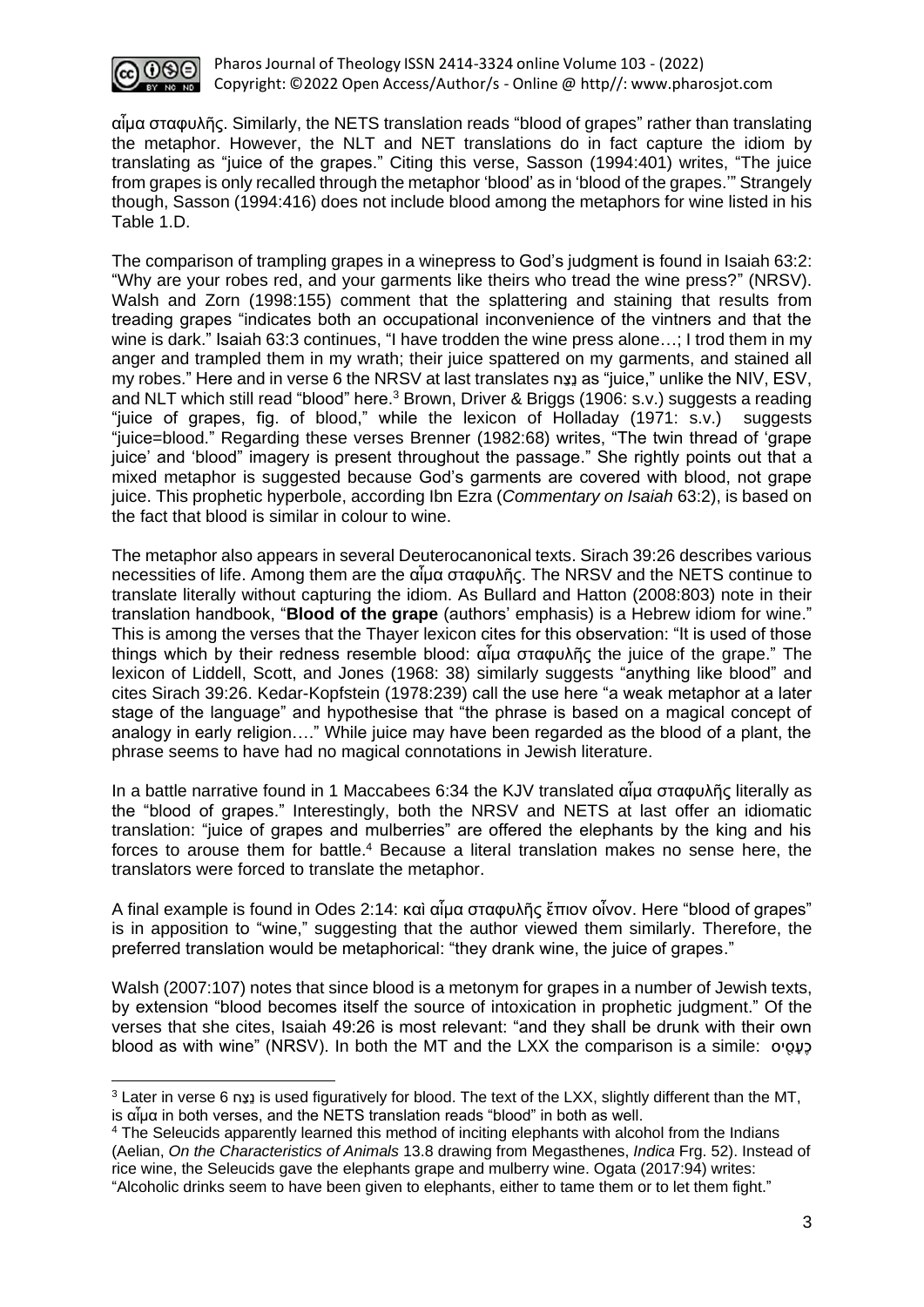

Pharos Journal of Theology ISSN 2414-3324 online Volume 103 - (2022) Copyright: ©2022 Open Access/Author/s - Online @ http//: [www.pharosjot.com](http://www.pharosjot.com/)

(Isaiah. 49:26 WTT)/ ὡς οἶνον νέον. The summary of Walsh (2007:107) is most relevant to this study: "It is the red color of wine that makes this metaphor and its prophetic realization forcibly apt."

Lastly, in her volume on wine Kreglinger (2016:124) notes that, while the close association between blood and wine goes back to antiquity, "It is difficult to reconstruct why exactly blood and wine came to be so closely associated with one another." She suggests several reasons including deep-red colour, its benefit to blood-forming organs, and its similarity in substance and texture. While noting that "blood of the grape" is a potent metaphor, Kreglinger (2016:56, 74) nevertheless translates Genesis 49:11-12 literally without suggesting that "juice" is preferred contextually. As has been demonstrated, the metaphorical sense is the preferred translation here and in other usages.

### **"Blood" in New Testament texts**

It is noteworthy that among three notable Greek lexicons of the New Testament –Newman (1971), Bauer et al. (2000), and Friberg et al. (2005) – none suggest a metaphorical meaning for αἷμα. Only the Louw and Nida lexicon (1989: 861) allows that αἷμα may have a nonliteral meaning: "the reference may not be to blood as a substance but to the blood-like color of the objects in question." However, Louw and Nida suggest only two possible texts – Revelation 8:8 and 11:6. Yet might there be other examples of the metaphorical use of αἷμα in Revelation as well as in the Gospels?

### **"Blood" in the Gospels**

Amidst the seven "I Am" sayings in the Gospel of John, including "I am the vine, you are the branches" (John 15:5), the narrator tells readers that with his Jewish audience Jesus used a figure of speech (παροιμίαν; John 10:6). Regarding this narrative aside, Charteris-Black (2004:173) notes: "The words attributed to Jesus demonstrate that metaphor is central to religious thought and a normal way of expressing spiritual notions." Jesus well understood the metaphor of blood for juice and exploited it in his teaching. At the Last Supper the Synoptic authors all record Jesus taking the cup, giving thanks, and saying that he will not drink again "from the fruit of the vine" (ἀπὸ τοῦ γενήματος τῆς ἀμπέλου) <sup>5</sup> until the kingdom of God has come (Matthew 26:29; Mark 14:25; Luke 22:18). Hagner (1995:774) perceptively notes that the metonymy used here – fruit of the vine – is "an alternate, Semitic way of referring to wine...."<sup>6</sup> Jesus then took the cup and declared that the wine in this cup<sup>7</sup> which they would drink represented the new covenant in his blood poured out for them. The fruit/wine of the vine serves then as a metaphor in the Synoptics for the blood which Jesus will shed at the cross.

The Gospel of John, likewise cognizant of the rich scriptural background for the blood/wine metaphor, incorporates it too. Jesus plays on this ambiguity when he declares to his Jewish audience: "Unless you eat the flesh of the Son of Man and drink his blood (αἷμα), you have no life in you" (John 6:53). The conjunction of "drink" and "blood" is repeated in each of the following three verses. Even some in the audience, taking Jesus' teaching too literally, found this to be a hard saying and as a result stopped following him because of its offensive nature (John 6:60, 66). But other disciples apparently understood that by drinking the blood of the

<sup>&</sup>lt;sup>5</sup> The construction is found in the Old Testament only in Deuteronomy 22:9 and Isaiah 32:12. It is distinguished from the grapes themselves, which are also called the fruit of the vineyard (ἀπὸ τοῦ καρποῦ τοῦ ἀμπελῶνος; cf. Luke 20:10).

<sup>6</sup> Newman and Stine (1992:805) note that the Phillips New Testament translation of ἀπὸ τοῦ γενήματος τῆς ἀμπέλου in the Synoptics reads: "I will drink no more wine." Thus it "effectively rendered the idiomatic expression *fruit of the vine* as '*wine*.*'"*

 $7$  Charteris-Black (2004:200) observes that an implement like a cup can also serve as a metonym for drinking wine.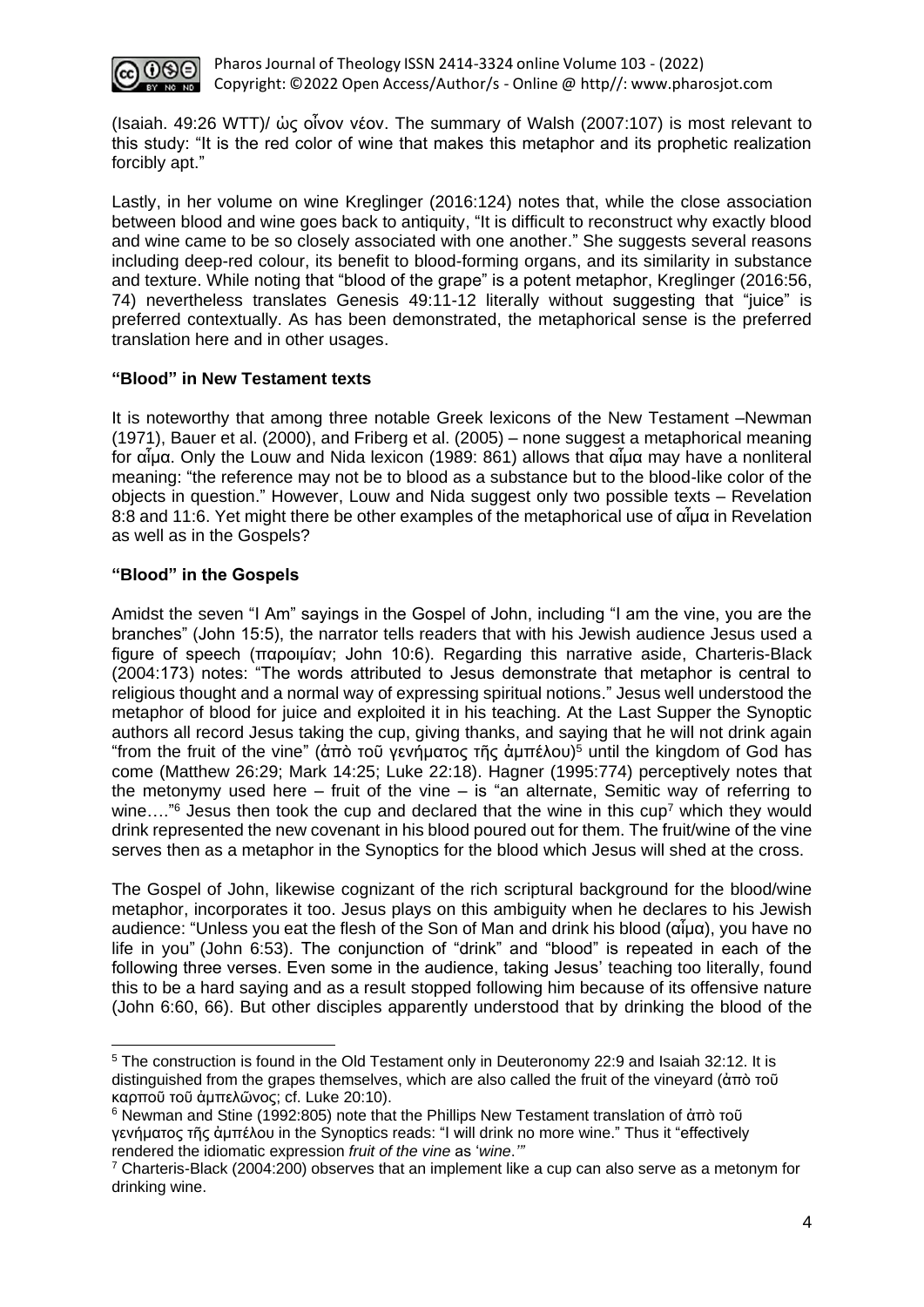

grape they were metaphorically drinking the true and eternal life-giving blood of Jesus. Double entendre is evident here with the manna/matzoh and the wine of the Passover seder serving as a backdrop from Jewish salvation history. Since Jews were forbidden to drink blood, to understand drinking the blood of the grape as drinking literal blood would make Jesus an advocate for the breaking of the law of Moses (cf. Leviticus. 17:10-14; Deuteronomy. 12:23- 25). Critics of Christianity in the second and third centuries pointed to the drinking of blood as one of the lurid aspects of the bizarre rituals practiced at their love feasts (cf. Wilken 1984:18). <sup>8</sup> The point here is not to enter into the various theological interpretations of Jesus' words, but rather to point out how Jesus utilized the rich lexical background of the blood/wine metaphor to present spiritual truth to his audience.

### **"Blood" in Revelation**

As mentioned above, the Louw and Nida lexicon (1989: s.v.) cites Revelation 8:8 and 11:6 as examples where the metaphorical use of blood is used. Both texts present the judgments of the second trumpet and the two witnesses related to turning the sea into blood. These actions in turn are intertextually derived from the first Egyptian plague in which the water of the Nile River was turned to blood through the actions of Moses and Aaron (Exodus 7:17–24). That the fish died, the river reeked, and the water became undrinkable suggests that the effects of this plague were more than metaphorical. As Durham (1987:97) demurs, "דם' blood' refers only to blood in the OT, whether of men or of animals, and vv 17, 19, and 20 do not say that the Nile waters were turned into something as red as blood, or even into a liquid that looked like blood, but quite directly and without qualification, into blood." As this article has argued, Durham's first comment about blood is overstated; however, his observation about the literalness of blood in judgment in the Exodus account is accurate. Therefore, these two texts in Revelation should not be understood as metaphorical but rather interpreted as literal blood.

The latter half of Revelation abounds in plant and drink imagery related to grapes, winepresses, and wine/juice. John, the revelator and prophet, presents in chapter 14 two images of final judgment – a grain harvest and a grape harvest. These two harvests have been interpreted either as the harvests of the righteous and the unrighteous<sup>9</sup> or as a double harvest of the unrighteous.<sup>10</sup> The grape harvest, or vintage, is introduced in verse 17 when an angel emerges from the heavenly temple with a sharp grape knife/shear.<sup>11</sup> Another angel commands the first to use the grape knife to cut the clusters from the earth's vine because the grapes are ripe. After the angel harvests the grapes, he throws them into the great winepress symbolizing God's wrath. Regarding this, Behm (1976:177) notes that "the wine harvest is also an eschatological picture" in Scripture. Verse 20a then reads: "The winepress (ληνὸς) was trodden outside of the city." Winepresses were typically located outside of cities near vineyards so that the distance to transport grapes for pressing was minimized.<sup>12</sup> This descriptive element therefore bespeaks verisimilitude to the viticultural background of the eastern Mediterranean.<sup>13</sup>

<sup>12</sup> For an introduction to the subject, see Ayalon, Frankel, and Kloner (2009).

<sup>13</sup> Contrarily, deSilva (2009:299) sees a symbolic meaning for this description drawn from the Pentateuchal phrase "outside the camp." Thus, it is "most often an unclean place where sin offerings

<sup>8</sup> The Jews before them were similarly charged with the practice of cannibalism (Josephus *Apion* 2.91–96; cf. van der Horst, 2014:177–82).

<sup>9</sup> For example, Bauckham (1993:94–98).

 $10$  For example, Beale (1999:504) who believes that the two metaphors of harvest and vintage "connote the thoroughgoing and definitive judgment of sinners by God." See his excursus on pp. 776– 78 for further discussion on the two harvests.

<sup>&</sup>lt;sup>11</sup> The noun δρέπανον, usually translated as "sickle," is the tool used to harvest the grain mentioned in verses 14–16. However, the means and method of harvesting grain and grapes are very different, despite the Greek word being a general term for a harvesting tool (cf. Isa 18:5). In American English usage, the curved tool used by vintners to harvest grapes is called a "grape knife"; in South Africa it is called a "grape shear." All translations in Revelation are the author's unless noted.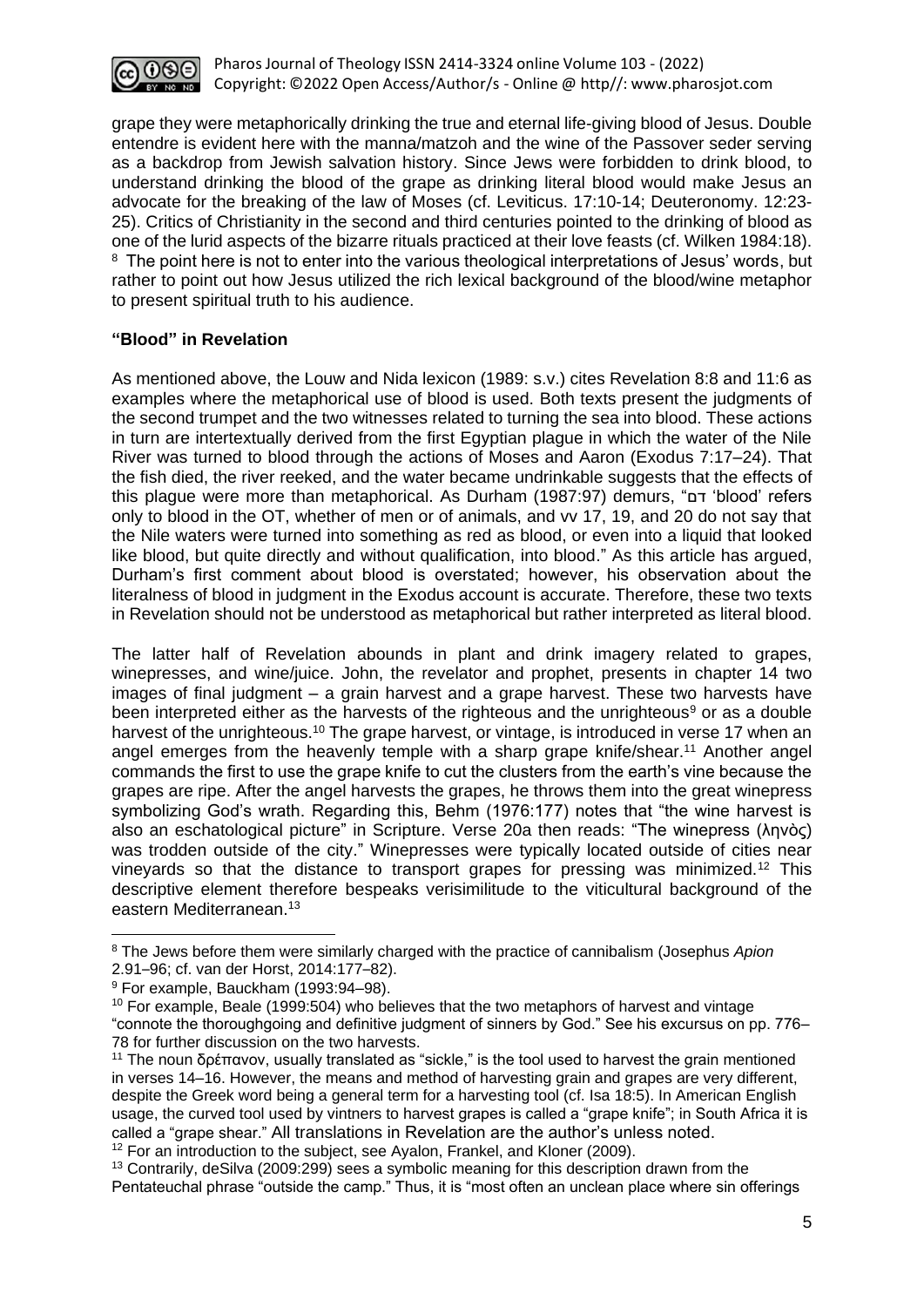

What follows in 14:20b is a very macabre image, translated into English usually as: "and blood flowed from the wine press (ἐξῆλθεν αἷμα ἐκ τῆς ληνοῦ), as high as a horse's bridle" (NRSV).<sup>14</sup> Stevens (2014:447) calls this grisly image "perhaps the most gruesome in all of Revelation." But is such a translation required here? The parallelism seen in the biblical texts reviewed previously is evident here. Therefore, "juice" is a more viable, realistic translation for αἷμα: "and juice ran from the winepress as high as the bridles of horses and as far as 1,600 stadia." Chapter 14 has two earlier references to wine. Babylon will fall because "all the nations have drunk from the wine (οἴνου) of her passion for fornication" (14:8; cf. 18:3). Then in verse 10, those who worship the beast and his statue or take his mark on their forehead or hand are said to "drink from the wine (οἴνου) of God's wrath prepared without mixing with water (ἀκράτου) in the cup of his wrath" (14:10). Because the earth's unrepentant inhabitants chose to drink Babylon's wine, now God will give them a full dose of his unmixed wine. The cup of unmixed wine functions as a metaphor for the complete and final judgment which God will bring upon the unrepentant on earth.<sup>15</sup> The fruit of the vine, whether fermented or unfermented, thus plays an important metaphorical role in the imagery of chapter 14.

Two nineteenth-century commentators on Revelation showed a sensitivity to the imagery here. John Gill (1811, s.v.) noted John's use of a mixed metaphor in 14:20 and its dependence on Old Testament usage: "and blood came out of the winepress; alluding to the juice squeezed out of grapes, called the blood of grapes, [Genesis 49:11.](https://biblehub.com/genesis/49-11.htm)" Johannes Bengel (1886, s.v.) made a similar connection: "*the blood* of clusters of grapes, red wine, that is, the blood of the wicked" and identifies the figure as metalepsis.<sup>16</sup> This figure of speech functions like a [metonymy](https://literarydevices.net/metonymy/) or [metaphor.](https://literarydevices.net/metaphor/)

In his commentary on Revelation Aune (1998:847) observes that there is a "widespread ancient association between blood and wine, for the juice of grapes is frequently referred to as the αἷμα σταφυλῆς, the 'blood of the grape'." He cites some of the Old Testament and Deuterocanonical texts discussed above along with Achilles Tatius (2.2.5; αἷμα βότρυος) and Clement of Alexandria (*Paed.* 2.19.3; 2.29.1; *Strom.* 5.8, 48.8), noting it is obvious "because the juice of red grapes resembled blood (Stephanus, *TGL* 1:972)." Despite making this association. Aune fails to suggest an alternative translation of 14:20. Beale (1999:781) sees the image of blood rising to the horses' bridles as "figurative battle language and functions hyperbolically to emphasize the severe and unqualified nature of the judgment." He quotes 1 Enoch 100:3 to illustrate a parallel that he believes is relevant: "And the horse will walk up to the breast in the blood of the sinners."<sup>17</sup> Yet by mingling the vintage metaphor with a warfare one, Beale produces another mixed metaphor.

In their book about wine in the Bible, Heskett and Butler (2012:120) observe: "The angelic being … uses the grapes, winepress, and juice flowing out of it to depict the judgment of shedding of blood." They then quote Revelation 14:18–20 but fail to follow through with their incisive observation about the winemaking process as it relates to a possible alternate

are burned…, all things leprous and polluted are cast…, and most poignantly here, sinners are executed."

<sup>&</sup>lt;sup>14</sup> This is seen in a review of sixty English translations displayed online. Retrieved from: [https://www.biblegateway.com/verse/en/Revelation%2014:20.](https://www.biblegateway.com/verse/en/Revelation%2014:20)

 $15$  The spilling of blood in judgement is similarly linked to the drinking of wine in Isaiah 49:26: "and they shall be drunk with their own blood as with wine" (NRSV). The vision has a background in several prophetic texts including Joel 3:13.

<sup>&</sup>lt;sup>16</sup> Metalepsis is defined as "an advanced form of figurative speech in which one thing refers to another thing that is only slightly related to it. There are two ways to make this association. One is through showing causal relationship to seemingly unrelated things. The other is through indirect intermediate replacement of terms"; quote from [https://literarydevices.net/metalepsis/.](https://literarydevices.net/metalepsis/)

<sup>&</sup>lt;sup>17</sup> Behm (1976:176) cites two rabbinic texts with similar apocalyptic language that, like Enoch, fail to use metaphor but make explicit the excess of human blood in judgment.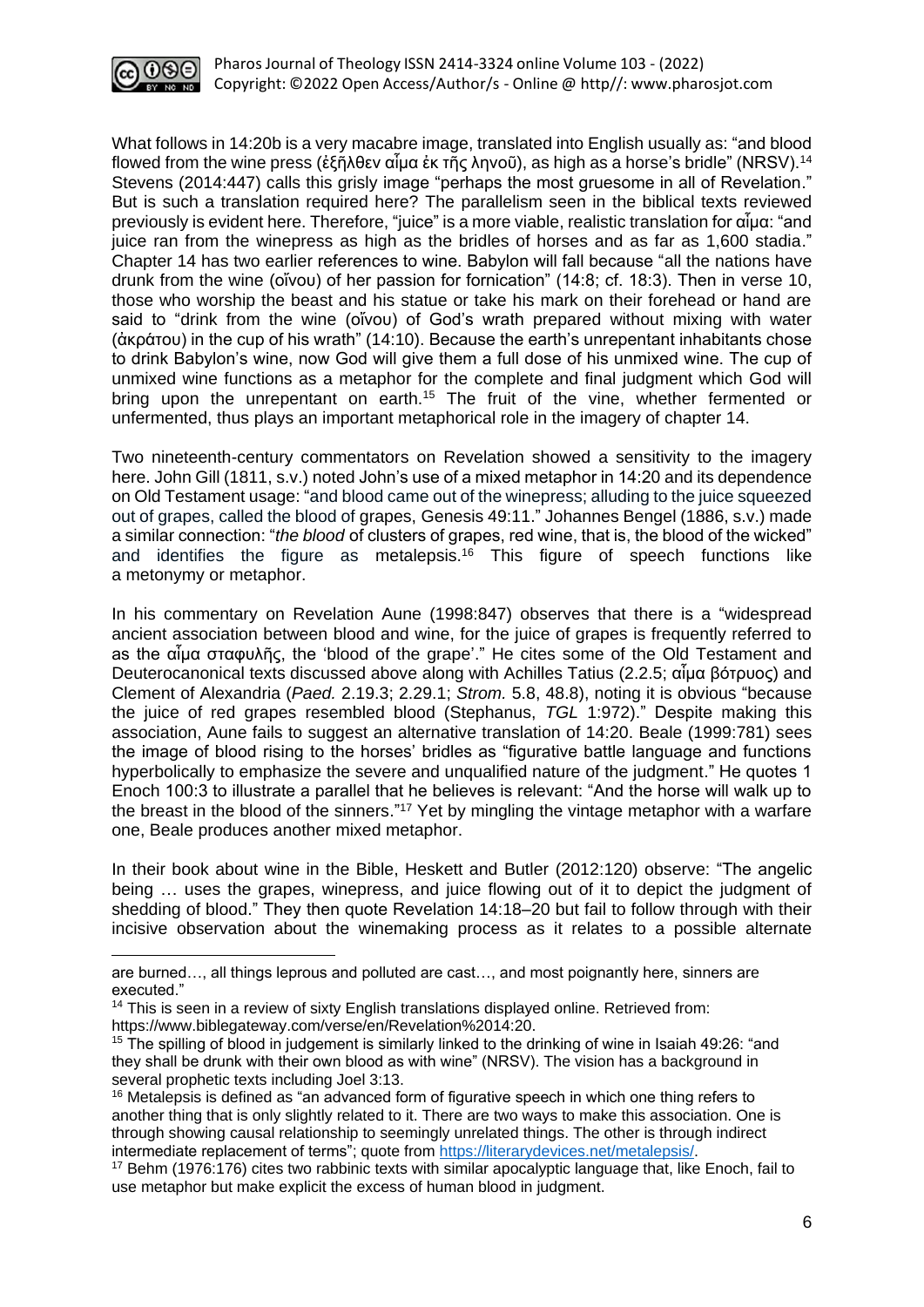

translation of "blood" in verse 20. Caird (1966:193) also points out: "A winepress may be a symbol for punishment, but it is also the place where grapes are made into wine." However, he too fails to offer an alternative translation. Regarding the connection between the cup and divine wrath, Charteris-Black (2004:200) notes that "there is a reversal of the normal expectation that the consumption of food and drink provides satisfaction as instead it proves to be the cause of damage and even destruction."<sup>18</sup>

Regarding 14:20, Koester (2015:630) writes, "The river of blood, which flows as high as a horse's bridle, shows the magnitude of the violence that has been done on earth." Koester mixes the metaphor by introducing another  $-$  river of blood. There is no river, just the final judgment of the unrighteous compared to a grape harvest. The abundance of juice processed in a rural winepress symbolizes the extent of the annihilation of God's enemies. This reference is also proleptic, for it refers to the great city Babylon whose demise is initially announced in 16:19. There God gives Babylon a cup of wine, not to imbibe for pleasure but rather to drink of his furious wrath of judgment.

Koester (2015:630–31) comments further on 14:20: "As Christ tramples the grapes, the amount of blood that is squeezed out shows how full of brutality the world has become." However, that Christ is the one treading the grapes is not made explicit until 19:15 where he is said to "tread the winepress of the furious wrath of God the Almighty." Because Christ is here described as being "dressed in a cloak immersed in blood" (19:13), Smalley (2005:491) observes that the "picture is that of a triumphant warrior, rather than a sacrificial victim." However, if the rider on the white horse portrays a bloodthirsty military conqueror, why does the account of his triumph over the beasts and their armies fail to mention any bloodletting? The description in 19:18, 21, is only of the flesh of the defeated being offered to the carnivorous birds. The stain on the rider's cloak may instead be understood as the "blood of the grape," an intertextual allusion to two verses previously discussed – Genesis 49:11 and Isaiah 63:2.

For the metaphor to work in 14:20, it is not blood that is squeezed out the grapes but rather its juice. Revelation thus provides a stark contrast between the great multitude in heaven who have washed their robes metaphorically in the blood of the Lamb (7:14) and the unrepentant inhabitants of the earth whose destiny is drenched with the metaphorical blood of the grape in the winepress of divine wrath. Laubach (1975:224) summarizes: "The blood of grapes, in the OT a metaphorical expression for wine (Genesis. 49: 11; Deut. 32: 14), becomes a picture of the great judgment on the nations (Revelation 14: 19 f.; cf. Isa. 63: 20), when God will destroy all powers opposed to Christ at the end of history." Grapes do not produce blood in the divine winepress but rather juice – so voluminous that its extent is compared to a height of a horse's bridle. However, to equate the metaphor with literal reality is to misinterpret this vivid image.

### **Conclusion**

This article has surveyed a number of biblical texts that share the figurative language that compares blood to wine or juice. This metaphor has gone unrecognized by many interpreters and therefore translated inadequately in the Jewish Bible and Deuterocanonicals. Jesus and John both understood this vivid metaphor and used it effectively in their discourse and writing. Since the figurative language in these other biblical texts is largely unrecognized, it is unremarkable that translations of Revelation 14:20 have also overlooked the metaphor of blood as juice.<sup>19</sup> This verse has been discussed at length because of its significance related to the book's presumed violent imagery.

<sup>&</sup>lt;sup>18</sup> The context of Charteris-Black's comment is Psalm 75:8 where similar wine and cup imagery is used.

 $19$  In a previously published translation (Wilson 2014:130), this author too failed to recognize the metaphor and translated simply as "blood."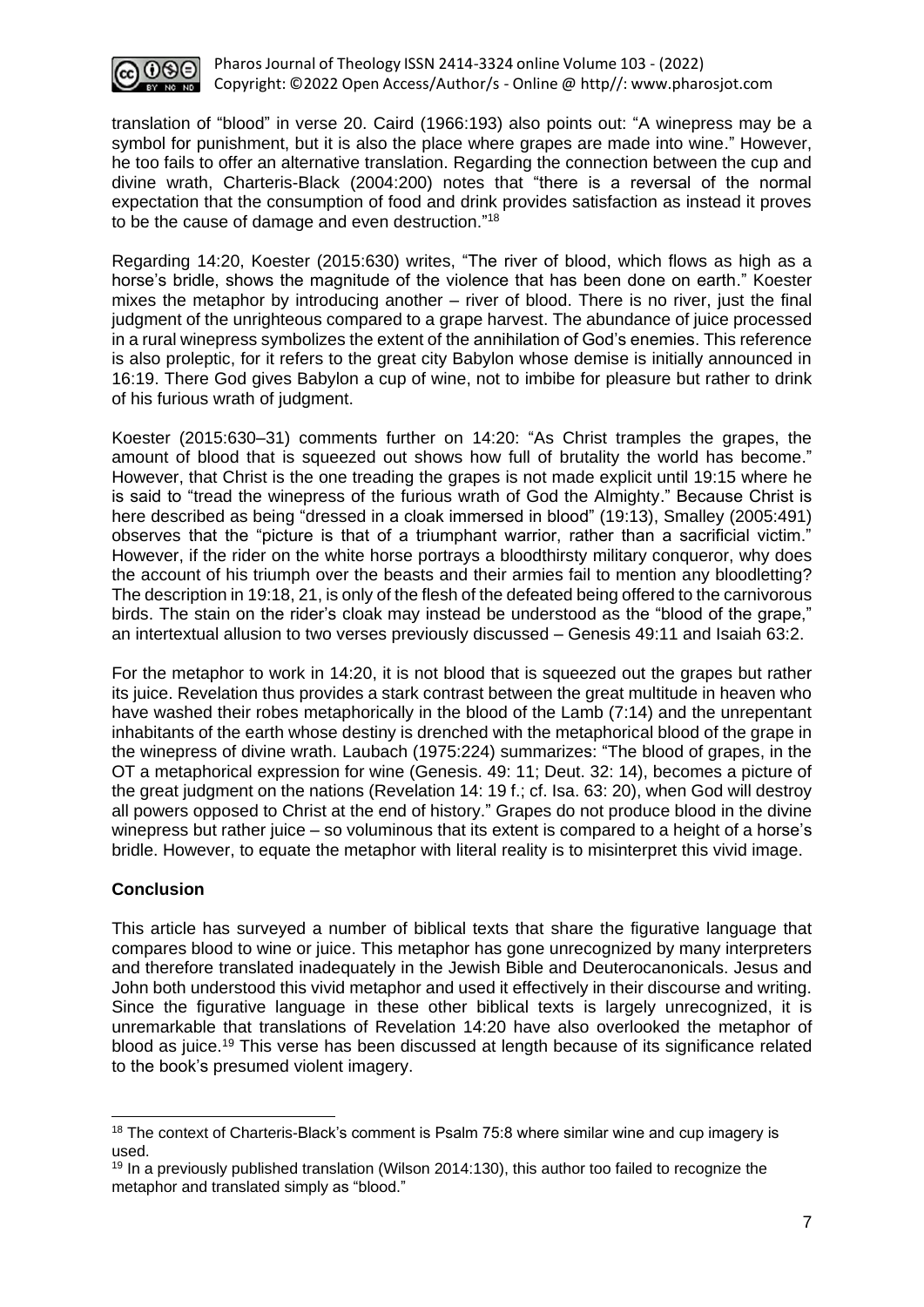

Pharos Journal of Theology ISSN 2414-3324 online Volume 103 - (2022) Copyright: ©2022 Open Access/Author/s - Online @ http//: [www.pharosjot.com](http://www.pharosjot.com/)

Moyise (2012:31) observes: "Perhaps the most obvious feature of the book of Revelation is the sheer quantity of violent language that it contains." To illustrate this point, he (2012:34) singles out 14:20 with its "vision of the harvesting of the earth that results in a quantity of blood…." Moyise's literalism is in stark contrast with the view of the volume's editors Hays and Alkier (2012:6) who write: "Revelation's visions are to be read as poetic symbolism rather than literal description or prediction; literalistic interpretation can lead to disastrous misinterpretation." One such disastrous misinterpretation is to think that blood spilled at the battle of Armageddon, purported to occur in Israel's Jezreel valley, will rise as high as a horse's bridle and flow for 200 miles around Jerusalem (cf. Lindsay 1970:165–66). Hays and Altier (2012:6) further observe that "the book's symbolism must be understood through understanding its intertextual relation to Israel's scripture." This intertextual relationship is what this article has attempted to do. Thus, the extreme imagery of a literal translation has been mitigated, and one fewer text purporting to show inordinate violence in Revelation has been removed.

#### **References**

Aune, D.E. (1998). *[Revelation 6–16](https://ref.ly/logosres/wbc52b?ref=Bible.Re14.20b&off=225&ctx=six+hundred+stadia.%E2%80%9D~+There+is+a+widespre)*, Word: Dallas.

Ayalon, E., Frank, R. & Kloner, A. (eds) (2009). *Oil and wine presses in Israel from the Hellenistic, Roman and Byzantine periods*, Archeopress: Oxford.

Bauckham, R. (1993). *Theology of the book of Revelation*, Cambridge University Press: Cambridge.

Bauer, W., Arndt, W.F., Gingrich, F.W. & Danker, F.W. (2000). *A Greek-English lexicon of the New Testament and other early Christian literature*, University of Chicago Press: Chicago.

Beale, G.K. (1999). *Revelation*, Grand Rapids: Eerdmans.

Behm, J. (1964). αἷμα. In: G. Kittel (ed) and G.W. Bromley (trans and ed). *Theological dictionary of the New Testament*, vol. 1. Eerdmans: Grand Rapids.

Bengel, J.A. (1866). *Gnomen of the New Testament*, vol. 5. T&T Clark: London.

Brown, F., Driver, S.R. & Briggs, C.A. (1906). *A Hebrew and English lexicon of the Old Testament*, Clarendon: Oxford.

Brown, J.P. (1969). The Mediterranean vocabulary of wine, *Vetus Testamentum* 19:146–70.

Bullard, R.A. & Hatton, H.A. (2008). *A handbook on Sirach*, United Bible Societies: New York.

Brenner, A. (1982). *Colour terms in the Jewish Bible*, JSOT: Sheffield.

Caird, G.B. (1966). *A commentary on the Revelation of Saint John*, Harper & Row: New York.

Charteris-Black, J. (2004). *Corpus approaches to critical metaphor analysis*, Palgrave Macmillan: New York.

deSilva, D.A. (2009). *Seeing things God's way: The rhetoric of the book of Revelation*, Westminster John Knox: Louisville.

Durham, J. I. (1987). *[Exodus](https://ref.ly/logosres/wbc03?ref=BibleBHS.Ex7.16-17&off=404&ctx=+will+become+blood.+~%D7%93%D7%9D+%E2%80%9Cblood%E2%80%9D+refers+on)*, Word: Dallas.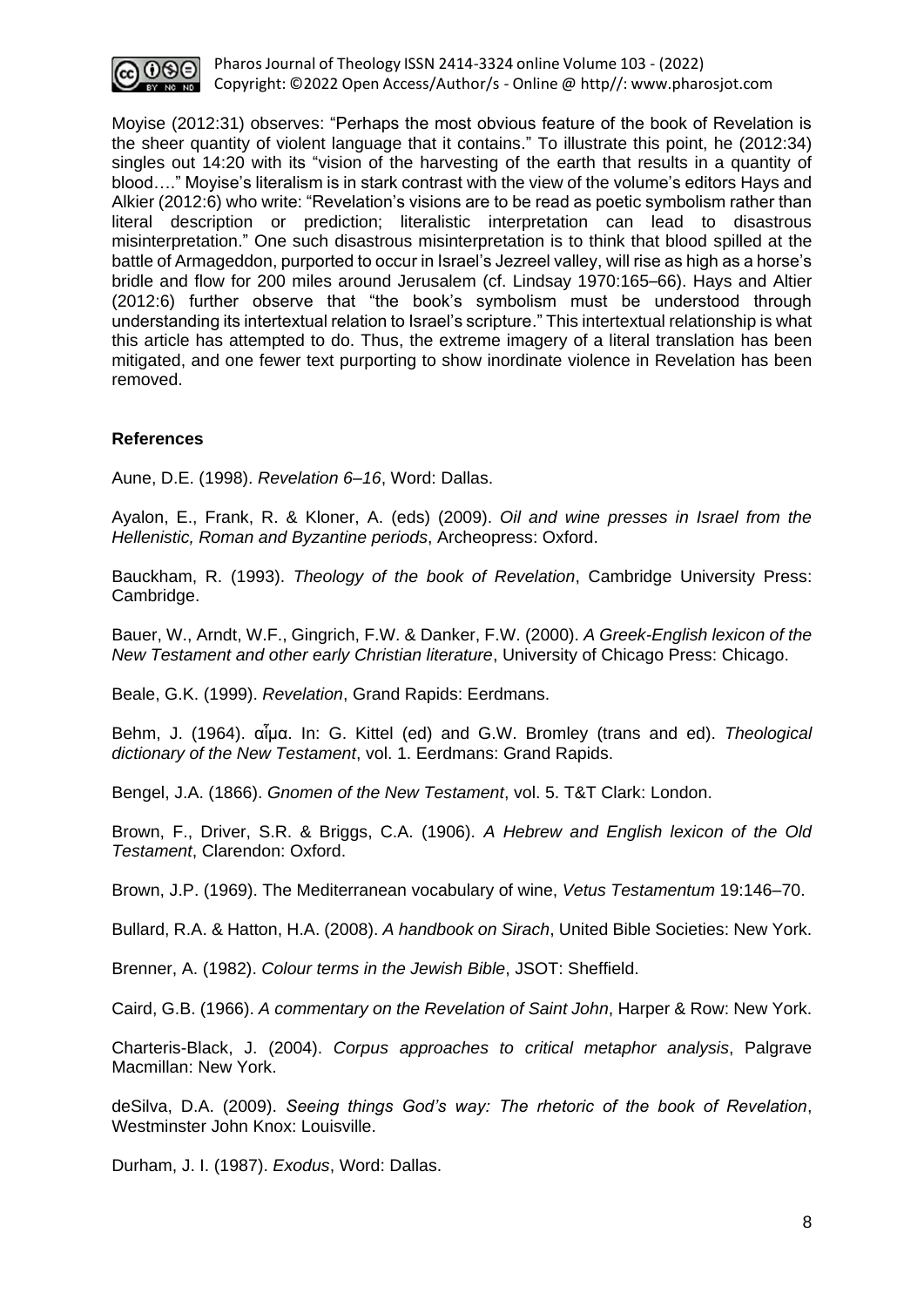

Edwards, M. (2018). *Gallows Court*, Head of Zeus: London.

Friberg, T., Friberg, B. & Miller, N.F. (2005). *Analytical lexicon of the Greek New Testament*, Vancouver: Trafford.

Gill, J. (1811). *An exposition of the New Testament*, vol. 3. Woodward: London.

Hagner, D.A. (1995). *[Matthew 14–28](https://ref.ly/logosres/wbc33b?ref=Bible.Mt26.29&off=499&ctx=eal+(cf.+vv+47%E2%80%9356).+~When+Jesus+next+drin)*. Word: Dallas.

Holladay, W.L. (1971). *A concise Hebrew and Aramaic lexicon of the Jewish Bible*, Eerdmans: Grand Rapids.

Hays, R.B. & Alker, S. (2012). Introduction. In: R.B. Hays & S. Alkier (eds). *Revelation and the politics of apocalyptic interpretation*, Baylor University Press: Waco, TX, 1–10.

Heskett, R. & Butler, J. (2012). *Divine vintage: following the wine trail from Genesis to the modern age*, Palgrave Macmillan: New York.

Kedar-Kopfstein, B. (1978). **חֲמ** ם. In: G.J. Botterweck and H. Ringgren (eds). *Theological dictionary of the Old Testament*, vol. 3. Eerdmans: Grand Rapids 239-50.

Koester, C.R. (2015). *Revelation*. Yale University Press: New Haven.

Kreglinger, G.H. (2016). *The spirituality of wine*, Eerdmans: Grand Rapids.

Laubach, F. (1975). Blood. In: C. Brown (gen ed). *The new international dictionary of New Testament theology*, vol. 1. Zondervan: Grand Rapids, 220-24.

Liddell, H.G., Scott, R. & Jones, H.S. (1968). *A Greek-English lexicon*, Oxford: Oxford University Press.

Lindsey, H. (1970). *The late great planet earth*, Zondervan: Grand Rapids.

Louw, J.P.& Nida, E.A. (1989). *Greek-English Lexicon of the New Testament*, second ed, 2 vols., American Bible Society: New York.

Lust, J., Eynikel, E. & Hauspie, K. (2008). *Greek-English lexicon of the Septuagint*, rev. ed. Peabody, MA: Hendrickson.

Moyise, S. (2012). Models for intertextual interpretation of Revelation. In: R.B. Hays & S. Alkier (eds). *Revelation and the politics of apocalyptic interpretation*, Baylor University Press: Waco, TX, 31–43.

Newman, Jr. B.M. (1971). *Greek-English lexicon of the New Testament*, United Bible Societies, New York.

Newman, B.M. & Stine, P.C. (1992). *[A handbook on the gospel of Matthew](https://ref.ly/logosres/ubshbk61?ref=Bible.Mt26.29&off=1090&ctx=e.+Although+TEV+has+~effectively+rendered)*, United Bible Societies: New York.

Ogata, K. (2017). Elephant in antiquity and the Middle Ages: Tome I text. PhD diss., Université Libre de Bruxelles.